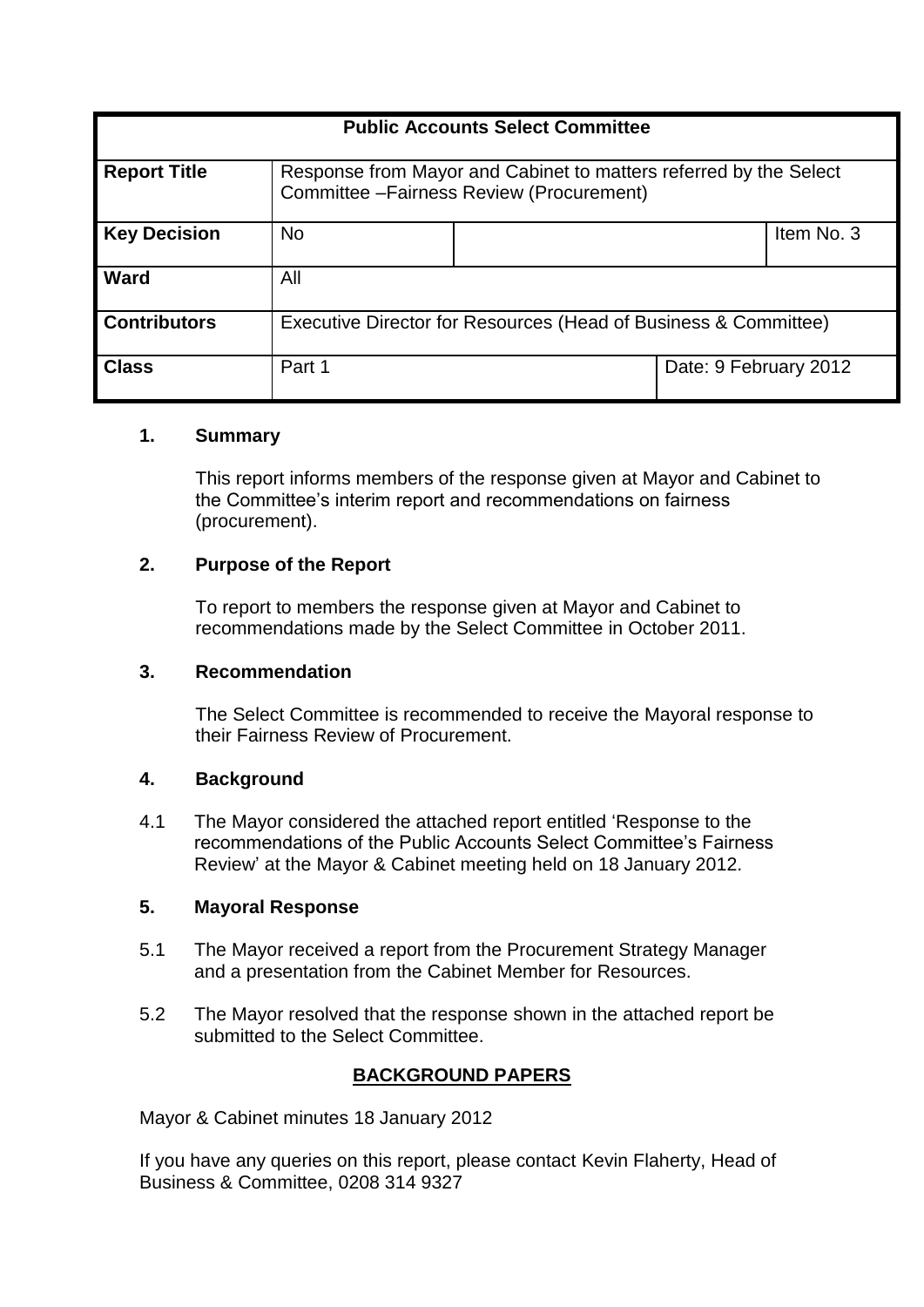| <b>Mayor and Cabinet</b> |                                                                                                                    |      |          |                 |  |  |
|--------------------------|--------------------------------------------------------------------------------------------------------------------|------|----------|-----------------|--|--|
| <b>Report Title</b>      | Mayoral response to the recommendations of the Public Accounts<br>Select Committee's Fairness Review (Procurement) |      |          |                 |  |  |
| <b>Key Decision</b>      | N <sub>0</sub>                                                                                                     |      | Item No. |                 |  |  |
| Ward                     | All                                                                                                                |      |          |                 |  |  |
| <b>Contributors</b>      | Executive Director for Resources & Regeneration                                                                    |      |          |                 |  |  |
| Class                    | Open                                                                                                               | Date |          | 18 January 2012 |  |  |

### **1. Purpose**

1.1 In July 2011, the Public Accounts Select Committee held the first evidence session and discussions on their Fairness Review. This report sets out the response of the Executive Director for Resources & Regeneration to the recommendations that were made in respect to procurement in the the interim report of October 2011.

### **2. Recommendations**

2.1 That the Mayor notes the responses attached as appendix 1 and agree that these responses are reported to the Public Accounts Select Committee.

### **3. Policy Context**

3.1 Lewisham Council has an overarching vision, shared with the Lewisham Strategic Partnership (LSP). Our vision, set out in both the Sustainable Community Strategy and the Corporate Strategy is:

### *'Together we will make Lewisham the best place in London to live, work and learn'*

- 3.2 To achieve this collective vision, the LSP and the wider community will help build and support sustainable communities that are:
	- **ambitious and achieving** where people are inspired and supported to  $\bullet$ fulfil their potential
	- **dynamic and prosperous** where people are part of vibrant and creative local communities and town centres, well connected to London and beyond.
- 3.3 The Council has key priorities developed in the context of partnership working and designed to focus on delivering the Sustainable Community Strategy vision and priorities:
	- **Community leadership and empowerment** develop opportunities for the active participation and engagement of people in the life of the community.
	- **Strengthening the local economy** gaining resources to regenerate key localities, strengthen employment skills, and promote public transport.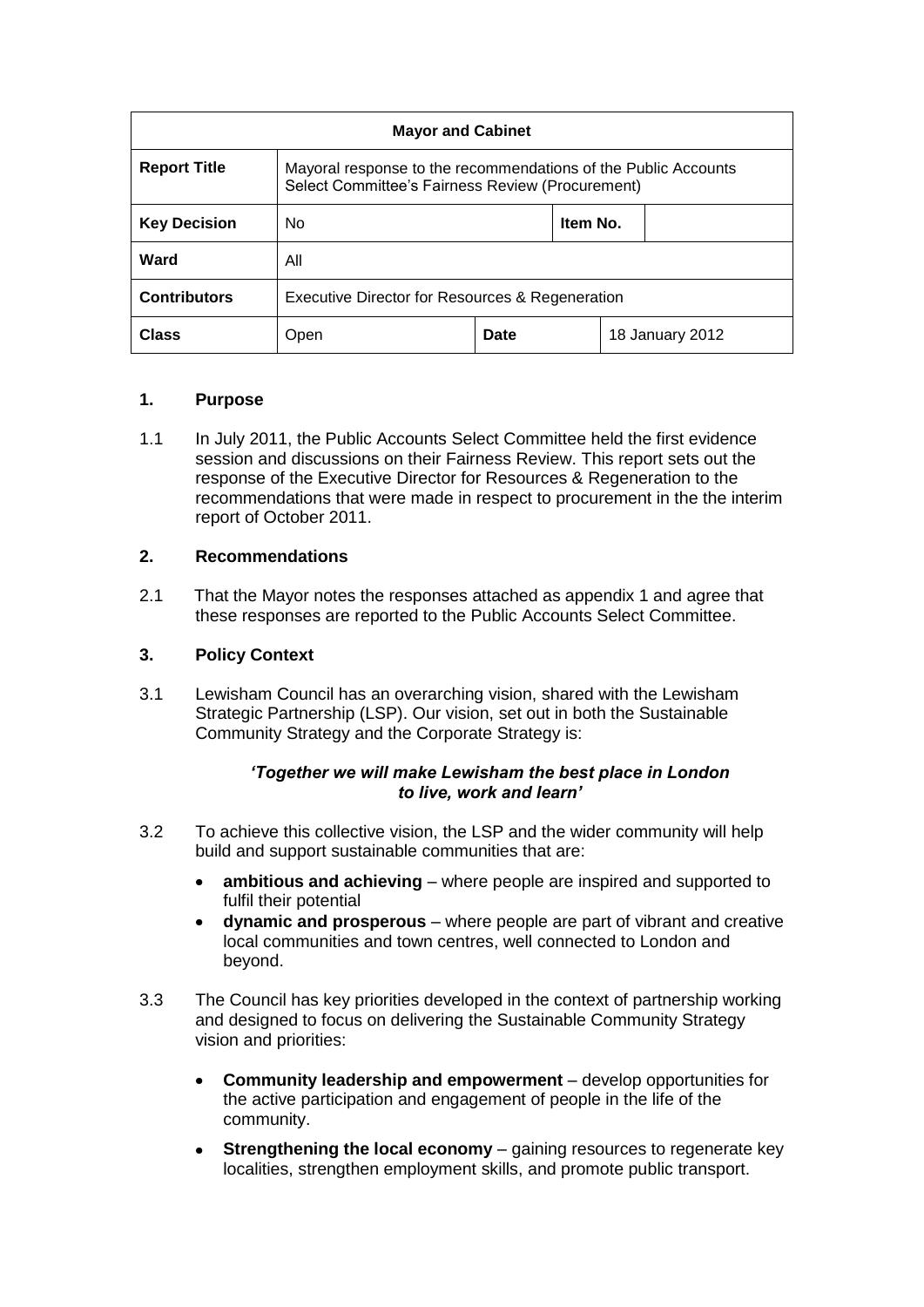**Inspiring efficiency, effectiveness and equity** – ensuring efficiency, effectiveness and equity in the delivery of excellent services to meet the needs of the community.

# **4. Background**

- 4.1 At a meeting held on 14 June 2011, the Committee considered a scoping report outlining how an in-depth review into fairness might be carried out. The report included some information on Islington's Fairness Commission, set up in July 2010 to look into how to make that borough a fairer place. The Commission met seven times and produced a final report with 19 recommendations.
- 4.2 Following consideration of the scoping report, and the Islington Fairness Commission report, the Committee agreed to conduct an in-depth review into fairness in the Council's procurement policies and pay and employment practices.
- 4.3 The Committee also agreed that (a) it did not have sufficient time or capacity to scrutinise fairness in the Council's budget and (b) elements of the work of Islington's Fairness Commission other than the issues it would be scrutinising itself, were also worth considering. The Committee therefore requested that:
	- 1) The Mayor give consideration to whether Lewisham could develop a fairness test, similar to the one developed by the Islington Fairness Commission, to test the fairness of budget proposals and their impact on residents; and consult the public on this issue via the local assemblies.

This request was presented to the Mayor on 13 July 2011.

2) Each Select Committee consider the recommendations made by the Islington Fairness Commission relevant to the remit of their committee and consider whether they might be applicable to Lewisham.

In response to this, officers completed a mapping exercise to identify the links between existing Select Committee work programmes and the recommendations arising from the Islington Fairness Commission. Most of the topics covered by the Islington recommendations mapped to existing Select Committee areas of work. A couple of potential gaps, however, were noted. Each Select Committee received the results of the mapping exercise at their September meeting.

- 4.4 The Committee agreed the following timetable for its review:
	- 14 July 2011 evidence session on procurement
	- 12 January 2012 evidence session on pay and employment practices
	- 27 March 2012 consideration of any work carried out by other Select Committees and any work carried out on developing a fairness test for the budget
	- First meeting of the 2012/13 municipal year agreement of a final report and recommendations.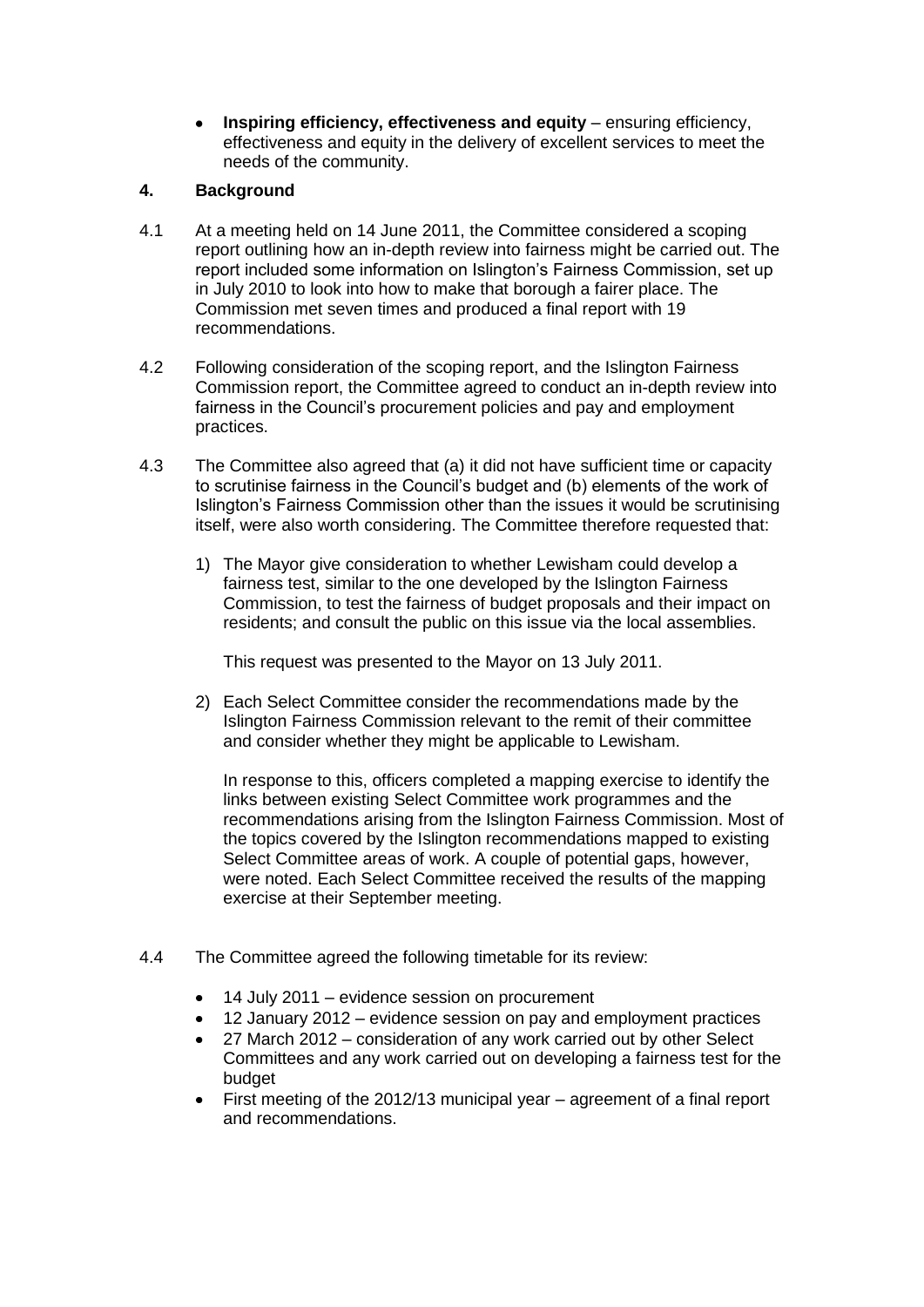4.5 Rather than wait until the new municipal year to present the recommendations on procurement arising from the evidence session held on 14 July, the Committee produced an interim report in October 2011.

## **5. Financial Implications**

5.1 There are no specific financial implications arising out of this report. The impact of any changes in existing practices set out in appendix 1 will be contained within existing budgets.

## **6. Legal Implications**

6.1 The Constitution provides for Select Committees to refer reports to the Mayor and Cabinet, who are obliged to consider the report and the proposed response from the relevant Executive Director; and report back to the Committee within two months (not including recess).

## **7. Equalities Implications**

7.1 The Council works to eliminate unlawful discrimination and harassment, promote equality of opportunity and good relations between different groups in the community and recognise and take account of people's differences.

## **8. Crime and Disorder/Environmental implications**

8.1 There are no specific implications.

## **BACKGROUND INFORMATION**

If you have any queries on this report, please contact Charlotte Dale, Scrutiny Manager (0208 3149534), or Kevin Flaherty, Head of Business & Committee (0208 3149327).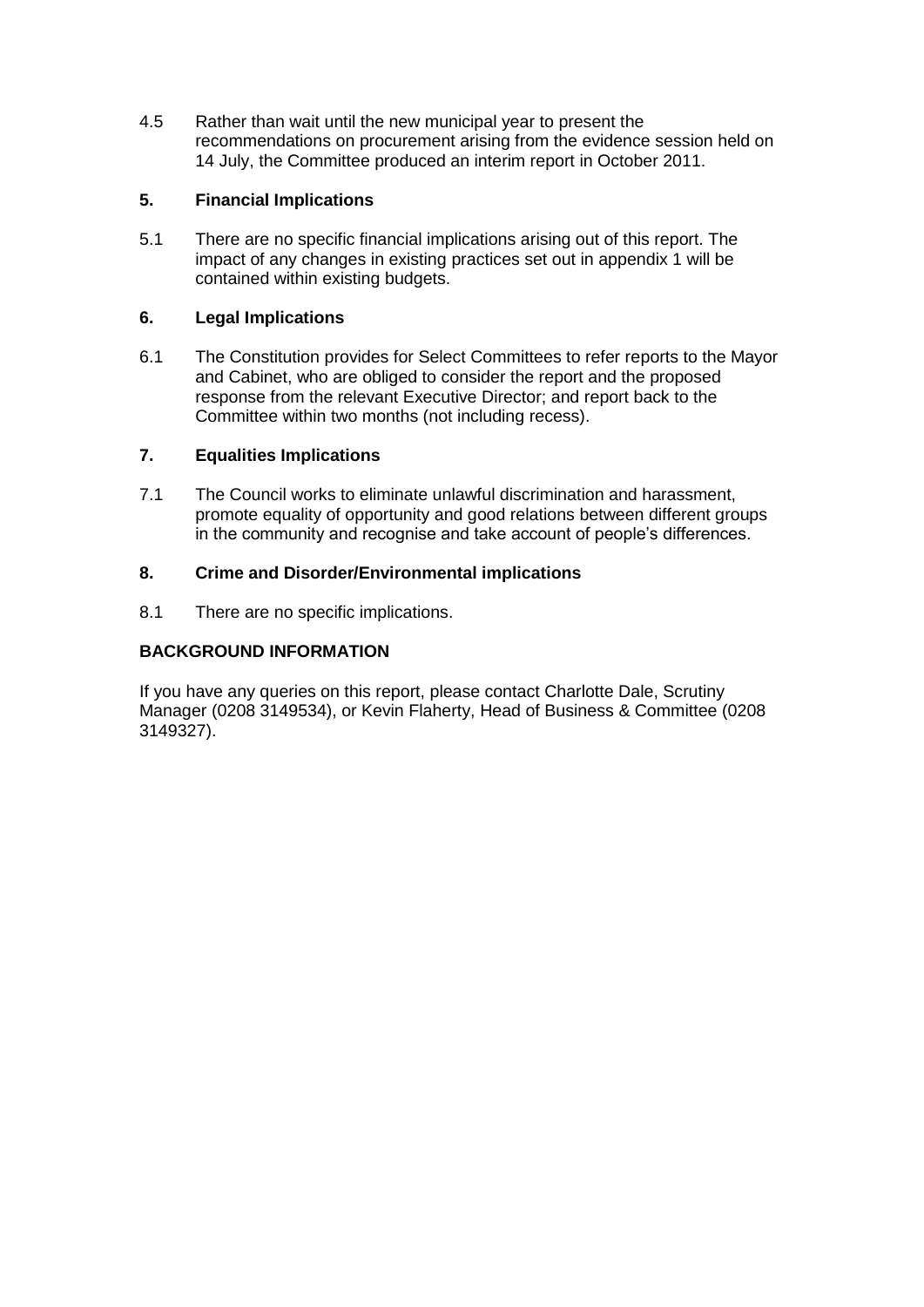#### **Response**

The Committee made the following recommendations:

#### **Encouraging Local Businesses**

**1. Formal Targets:** The Committee notes that currently only 14.88% of Council suppliers are based in Lewisham but accepts that Lewisham is not a particularly industrial or commercial borough and the Council is limited by the number of companies based in Lewisham. However, the Committee would like officers to set a realistic target for increasing the proportion of its suppliers that are based in Lewisham and a more ambitious target for the percentage of suppliers based in the south east London sub region.

#### **Response :**

The opportunity to increase the number of local vendors is linked to Recommendation 2a below, by making it mandatory to include local suppliers in the quotation process it is foreseen that this will lead to more commissions being placed locally. However, the quotation process will still be required to achieve 'value for money' for the Council in any decision to place a contract. Officers have reviewed practice in surrounding boroughs and this shows that formal targets are not set. Consideration will be given to setting an appropriate target for 2012-13 once baseline figures for 2011-12 are confirmed.

### **2. Mandatory quotes from local suppliers:**

(a) The guidance issued on procurement and contained in the constitution should be amended (and re-issued to all staff able to let contracts) to require officers to obtain a quote from at least one local company in respect of all contracts under £40k and over £500, if a local supplier exists. This will include contracts under £10k where, currently, only one quote is required.

(b) In relation to this, the procurement team needs to offer guidance to officers in terms of finding appropriate local companies.

(c) Officers should also be encouraged to offer feedback to Lewisham companies in cases where they have been unsuccessful, so they can improve their chances in respect of future opportunities.

The Committee recommends that the e-procurement tool being developed by the procurement team is used for all Council procurement, including procurement under £10k, and incorporates recommendations (a), (b) and (c) above.

#### **Response :**

Recommendation (a) requires the revision of the Contract Procedure Rules contained within the Constitution. Officers in Legal and Procurement are progressing this action, which will be included in the next version of the Constitution which will be presented to the Constitutional Working Party and then Council for approval.

Recommendation (b) officers in the Economic Development team together with the Business Advisory Service are collating a database of local suppliers. This together with a web link to the South East London Chamber of Commerce membership database will form the basis of guidance to buyers within the Council to facilitate knowledge of local businesses.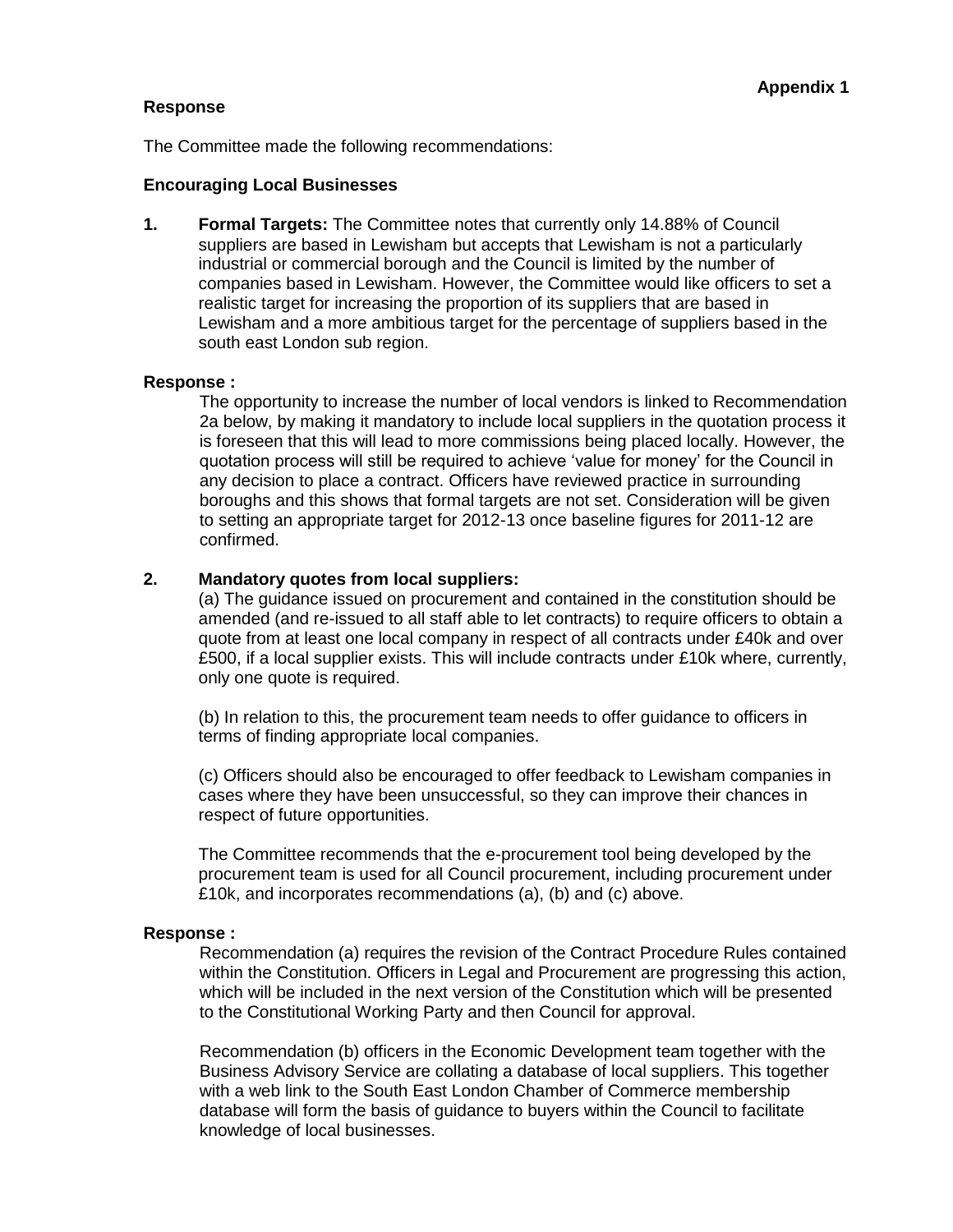Recommendation (c) feedback is offered to all businesses that tender for work with Lewisham, this includes the strengths and weaknesses of their bids.

The Procurement team are currently assessing the e-tendering tools on the market and are planning to make a recommendation to the Director of Programme Management & Property in the new year.

**3. Procure4london**: The Committee notes that the Greater London Authority (GLA) and all London local authorities are being encouraged to sign up to the *procure4london* portal which allows suppliers access to a single avenue for public procurement opportunities in the capital with standard procedures and policies. The Committee would like to be reassured that Lewisham is fully signed up, that a link to the portal is featured on the Council website and that the portal is actively promoted to local businesses.

#### **Response :**

Lewisham has registered with procure4london and a member of staff within the Procurement team has undertaken training as a 'Super User'. The portal is not yet fully functional but opportunities are being placed on the portal and the link to the portal has been added to the procurement page on the Lewisham website.

**4. Data and events**: The Council should consider whether the data available on the website regarding spend above £500 can be made more useful for local businesses, to enable them to get a better idea of the type of Council contracts that are available, who lets these contracts and when they are up for renewal. Officers should also investigate ways of bringing together local businesses with Council buyers, including holding service based events.

#### **Response :**

Data is provided in CSV and PDF formats, which are the standard formats used by most Councils as the former can be manipulated and the latter is easy to read. Lewisham currently provides greater clarity in relation to it's spend above £500 than other Council's, but will review content on a regular basis. In relation to the information regarding the contracts this has been included on the website for a number of years, but this is being reviewed in light of the Localism Act and the introduction of the 'Right to Challenge' (guidance awaited). On a number of procurement projects 'Supplier Days/Sessions' are held in advance of the formal tender period to raise the profile of the project and to engage with suppliers to ensure that the Council's requirements are understood. The Procurement team will ensure that colleagues consider the use of this activity, and the procurement guidance will be amended to incorporate this approach.

#### **Social Considerations in contracts**

**5. More social considerations**: Procurement officers should seek comprehensive legal advice on what can and cannot be incorporated into contracts in terms of social considerations. Specifically, advice should be sought on whether suppliers can be asked to (a) adhere to a pay differential below a certain ratio and regularly report their pay differential; (b) aim for a 50/50 gender ratio in apprenticeships; (c) recognise relevant staff unions; and (d) reach a particular minimum level of Continuing Professional Development (CPD) for their workforce and adhere to the Skills for Care and Development (SCD) recommended minimum percentage for investment in training. If not legally possible, the Council should strongly encourage suppliers to adopt socially responsible practices such as these. The Committee would like officers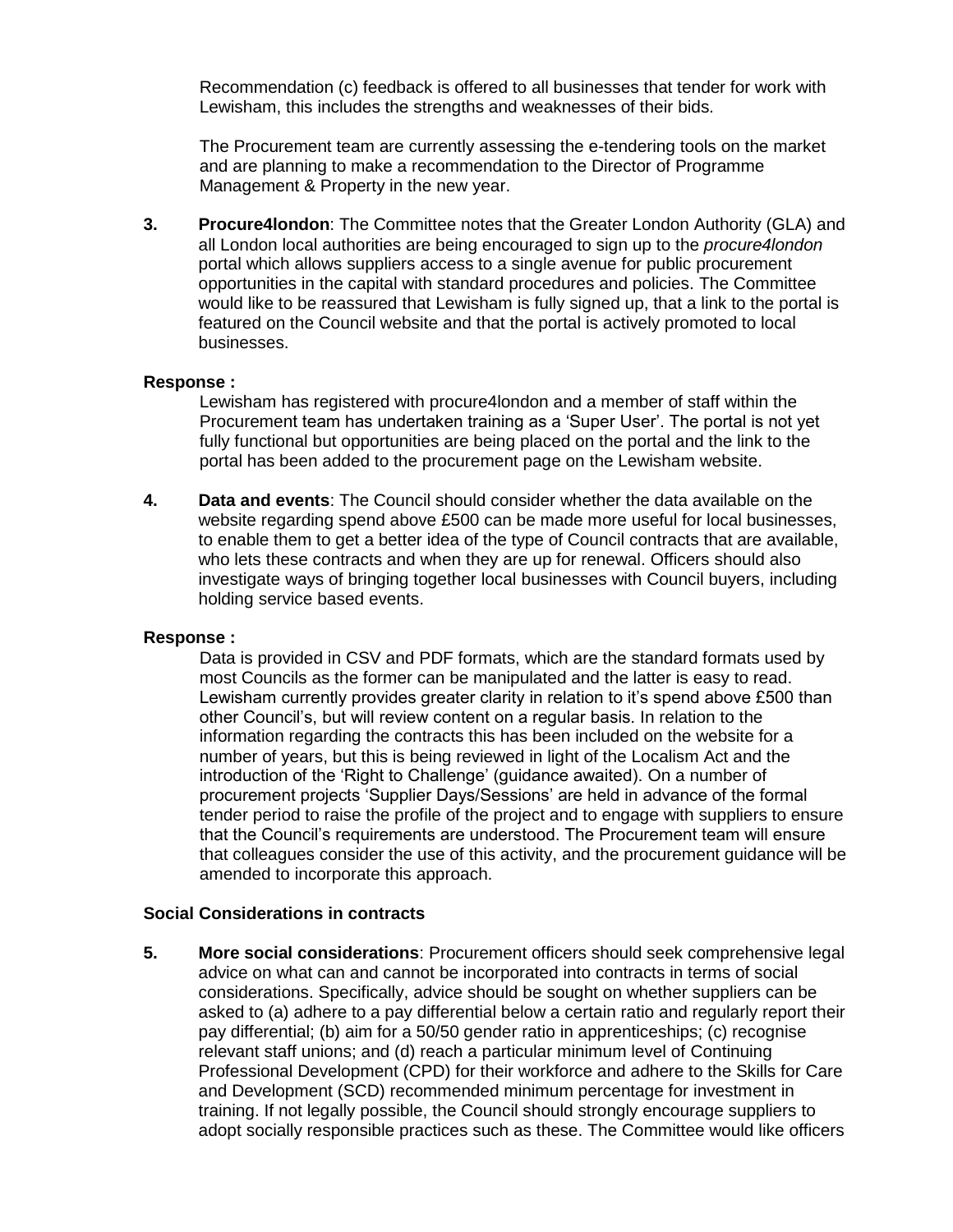think more creatively about how social considerations can be incorporated into contracts, taking into account legal advice and also best practice from other local authorities and organisations, including TfL.

#### **Response :**

Lewisham is the leading London Borough in the implementation of the London Living Wage with its third party service providers. We are developing the requirement to include other social considerations within our contracts; for example provision of apprenticeships, offers of work experience or placements. This will be a contractual obligation.

On the 13<sup>th</sup> December 2011 Lewisham endorsed the 'The Procurement Pledge on Employment and Skills' sponsored by London Councils. The pledge, which will be developed on a borough by borough basis, relates to training and job opportunities created by procurement activity.

**Legal issues**: It is important to note that S17 of the Local Government Act 1988 is still in force which places a duty upon local authorities when exercising their functions in relation to letting contracts to do so without reference to non- commercial considerations. This Section defined non- commercial considerations to include the terms and conditions of employment by contractors of their workers or the composition of, the arrangements for promotion, transfer or training of or the other opportunities afforded to their workforces. It also includes the conduct of contractors or workers in industrial disputes between them.

The Local Government Act 1999 amended the 1988 Act referred to above to enable local authorities to take into account appropriate workforce matters in the award of contracts insofar as is consistent with their EU obligations and the achievement of value for money.

It is permissible to require contractors to provide for apprenticeships and work placements under EU law and under UK law provided this represents value for money.

The requirement that contractors adhere to a pay differential below a certain ratio and regularly report on a pay differential (5a) presents a potential problem in that employers cannot release information relating to their employee's pay without that employee's consent under the Data Protection Act1998 unless it is in the public interest. It could be argued that where contractors work for public authorities which is being paid for out of the public purse it is in the public interest to be informed of pay differentials. This has to be balanced against the freedom of employers to be able to determine the remuneration for their employees. It also has to be shown that it represents VFM if employers/contractors have a fairer pay differential.

The requirement at 5(b) that contractor employers aim for a 50/50 gender ratio in apprenticeships is problematic in that it could give rise to claims of discrimination in that the best applicant should be offered the apprenticeship and a potential breach of the Equality Act 2010 which makes it unlawful to instruct, cause or induce someone to discriminate against a person on the ground of gender.

The requirement that contractor/employers recognise relevant staff unions 5 (c) exceeds what is required under national law. The unions can in appropriate circumstances ask the employer to agree to voluntary union recognition and can ask for an order to be made by the Central Arbitration Committee for compulsory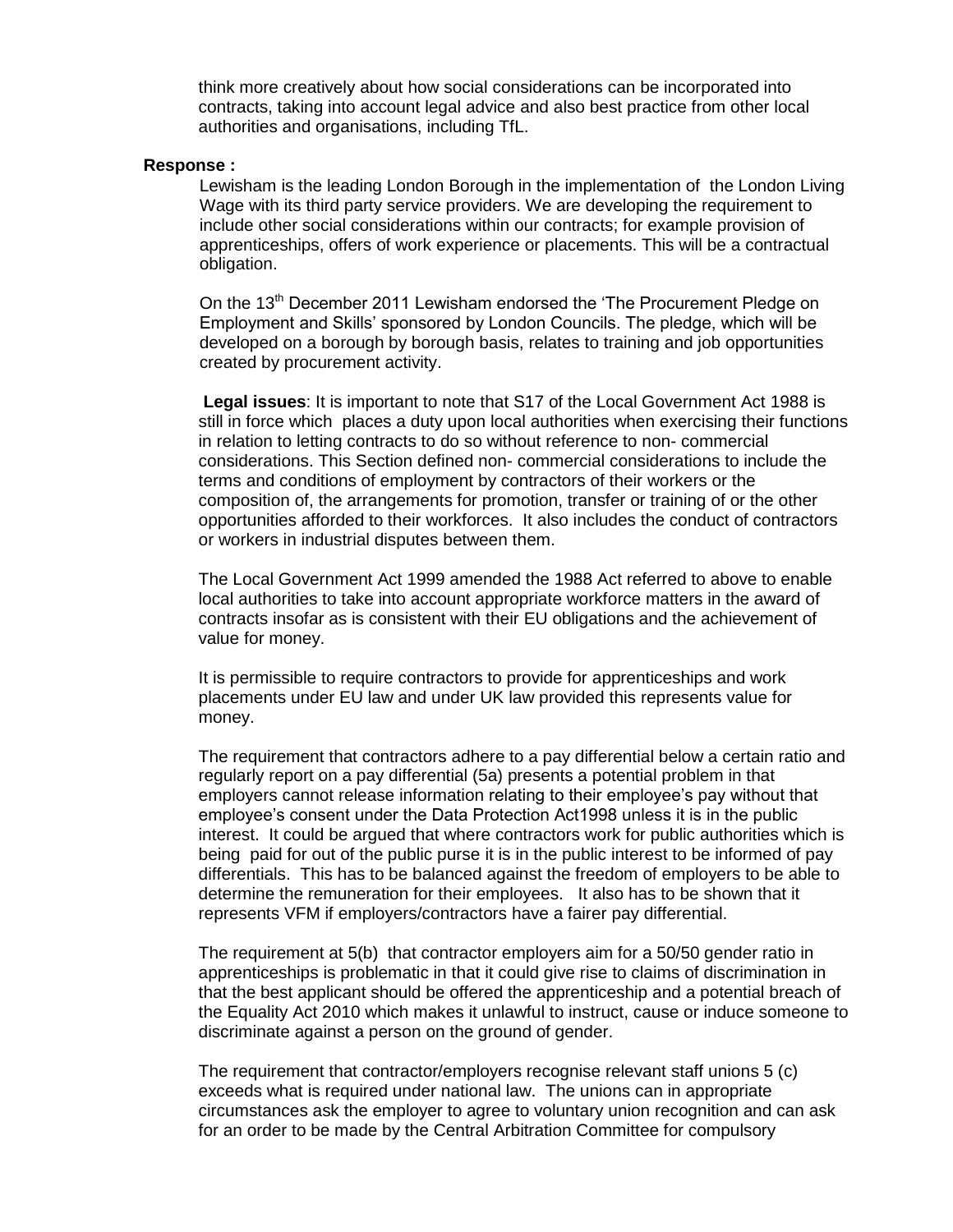recognition. Again a value for money argument would have to be made to justify use of this requirement which is expressly stated to be a non commercial matter under Section 17 referred to above.

The requirement that contractors/employers ensure that their employees reach a particular minimum level of continuing professional development 5 (d) again requires the value for money justification.

In relation to the London Living Wage it is unlawful under EU law to set a mandatory regional minimum wage although a national statutory minimum wage is recognised under EU law. It is however lawful on a case by case basis when procuring contracts to request contractors to price contracts on the basis of what it will cost if they pay all their employees working on the contract a London Living Wage and by contrast the price if they did not do so. The decision maker would then, on a value for money basis determine whether the bidder offering to pay the London Living Wage, all other things being equal offered value for money in that the improved pay levels would better guarantee a stable and more motivated work force.

**6. More robust contract monitoring**: The Committee welcomes the fact that from September, all Council contracts will be more robust, contract monitoring will be improved and the code of practice will be updated for new suppliers. Contract monitoring needs to be rigorous across the piece, with robust enforcement and a range of formal targets - and informal targets (around best practice) where it is legally impossible to enforce formal targets. In relation to this, the Committee recommends that new contracts should require the provision of more detailed management information so officers can better monitor how social considerations are adhered to.

#### **Response :**

The Code of Practice was amended at the Mayor & Cabinet (Contracts) meeting held on the  $7<sup>th</sup>$  December 2011. Included in that revision was sections in relation to Apprenticeships and Local Employment and Business, as well as the Bribery Act.

The Director of Programme Management & Property has instigated a review of contract management practices, and it is planned to spread best practice to cover all client areas. Another specific change in monitoring is also occurring due to the introduction in many contractual arrangements of 'Payment by Results'. It is also planned to incorporate strategic contract management and monitoring meetings with third party suppliers to address issues surrounding social considerations and equality issues.

**7. More joint working**: The Committee is pleased that procurement officers are working with other councils on standardised contract specifications and joint clienting arrangements. This makes it easier for local suppliers to bid for work with local councils, particularly in south and south east London; and also ensures that suppliers do not charge different local authorities different prices for the same services. The Committee would like to see the Council increase joint procurement with other local authorities, so collective spending power can be used as a lever to introduce more social considerations into contracts.

#### **Response :**

Lewisham is actively working on a number of joint projects, including Closed Circuit Television Management & Maintenance (Bromley), Oracle Implementation (Barking & Dagenham, Brent, Croydon, Havering, Lambeth), Parking Enforcement (Southwark), Welfare Catering (Lambeth, Southwark). As part of the South East London